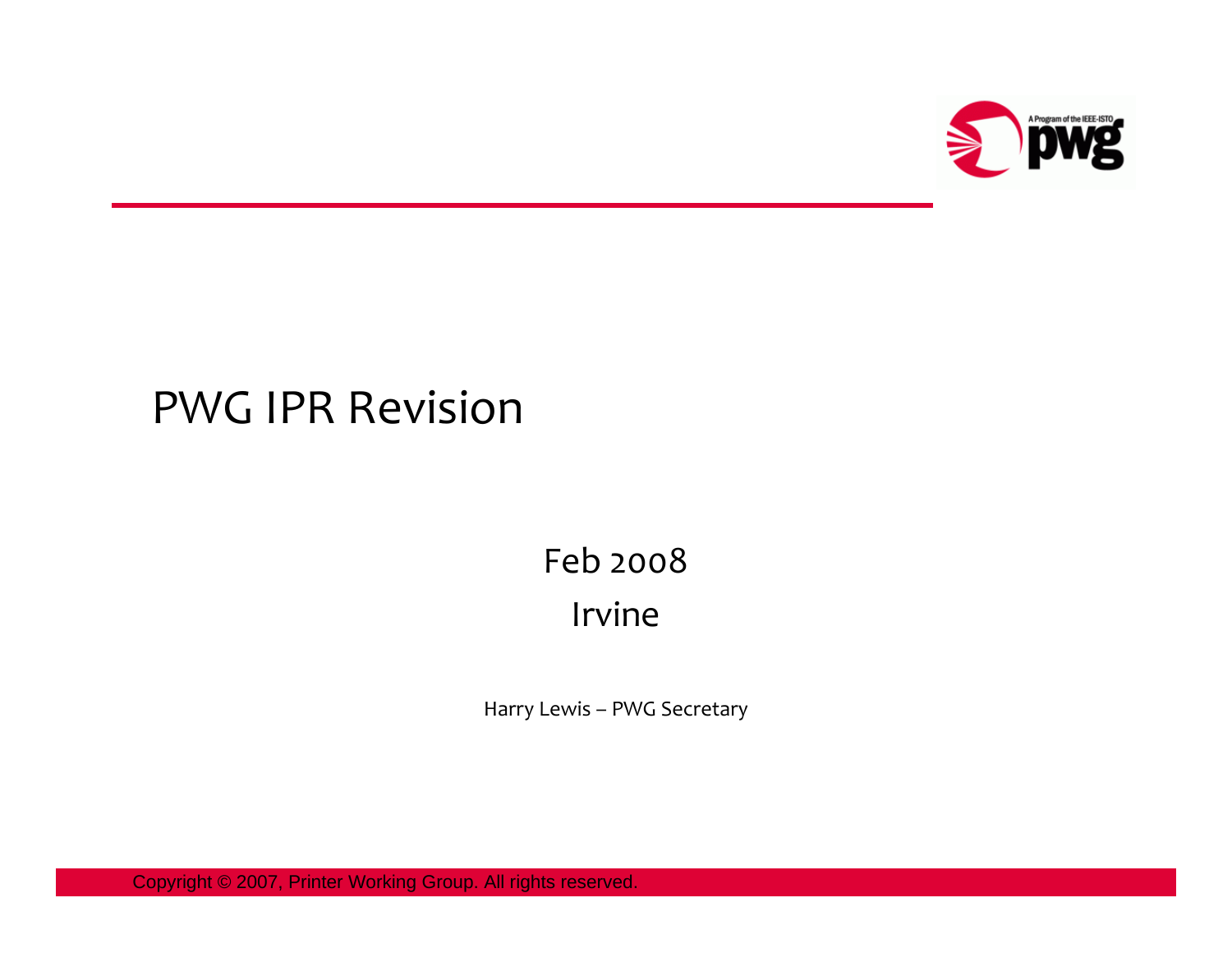Introduction & Background



- Unchanged since original bylaws Oct 1999
- • Some known issues
	- Align terms Proposed vs. Candidate Standard
	- •Non-Member participants
	- •Membership form references and update
	- •Due diligence standard / personal awareness
	- •Anti-trust language inspection (mandated terms)
	- •Writing style (eg. Define terms then reference)
	- Filed / Published / Issued
	- •Inappropriate waiver of patent rights
	- Letter of Assurance binding of affiliates
- Some new emphasis
	- Copyright statement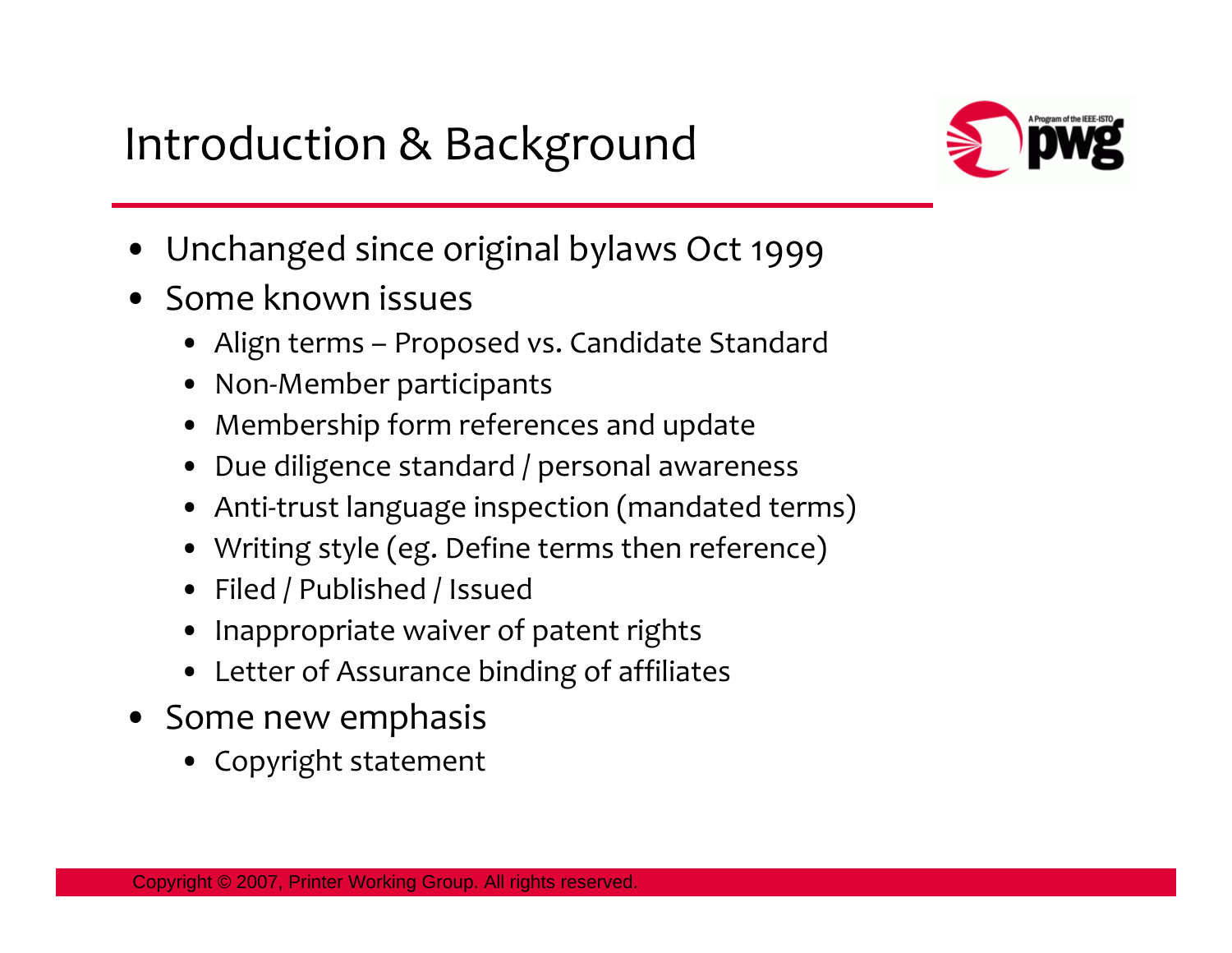# Basis for IPR Policy



- • Goal of IP policy is to reduce IPR impediments to adoption
	- •However IPR issues cannot totally be eliminated.
- •Balance – Effective Framework vs. Refusal to Participate
- • Licensing Terms
	- $\bullet$  Limited (typically Royalty Free)
		- Terms are dictated, non-negotiable
	- RAND (Reasonable and Non-Discriminatory)
		- License in a manner that **does not require payment**
		- License in a manner that **requires payment**
			- One time fee
			- Per product fee
		- License may require reciprocity
	- Withhold permission to implement (the standard)
	- • Non-assertion covenant
		- Frequently limited to standard development and test
		- Does not necessarily cover sale or distribution of product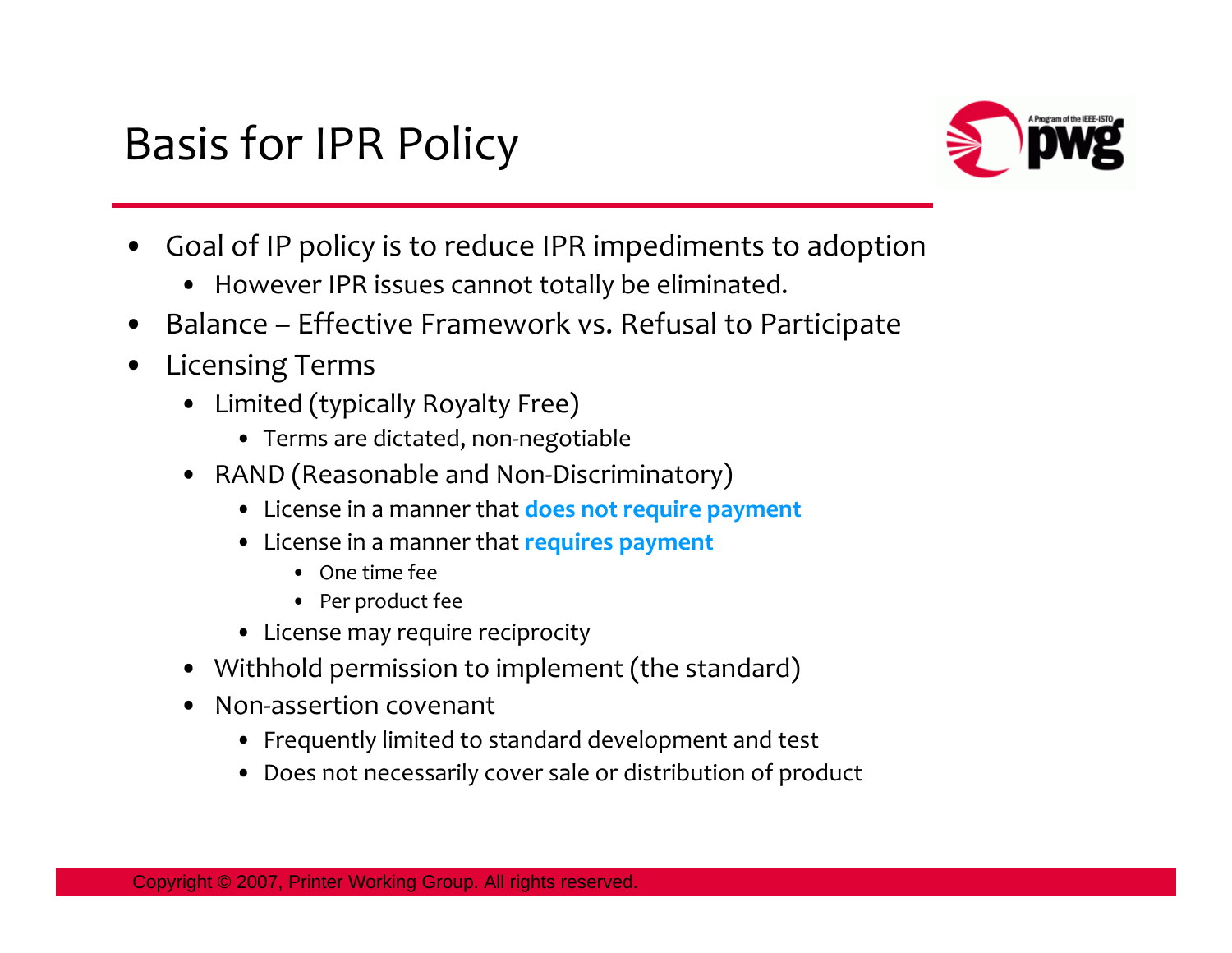## Documenting IPR Policy



| Document                    | Purpose                                         |
|-----------------------------|-------------------------------------------------|
| <b>Membership Agreement</b> | Contract                                        |
| <b>Bylaws</b>               | Empower BOD                                     |
| <b>IPR Policy Statement</b> | Establish overall IPR behavior                  |
|                             | (Patents, Copyright, Trademarks)                |
| Assertion Form (LOA)        | Disclosure / Intent                             |
| <b>Operating Procedures</b> | Reminders, Checkpoints, Recording in<br>Minutes |
| Copyright Statement         | Ownership protection                            |
| <b>Trademark License</b>    | Compliance protection                           |
| Open Source License         | Currently n/a                                   |

Copyright © 2007, Printer Working Group. All rights reserved.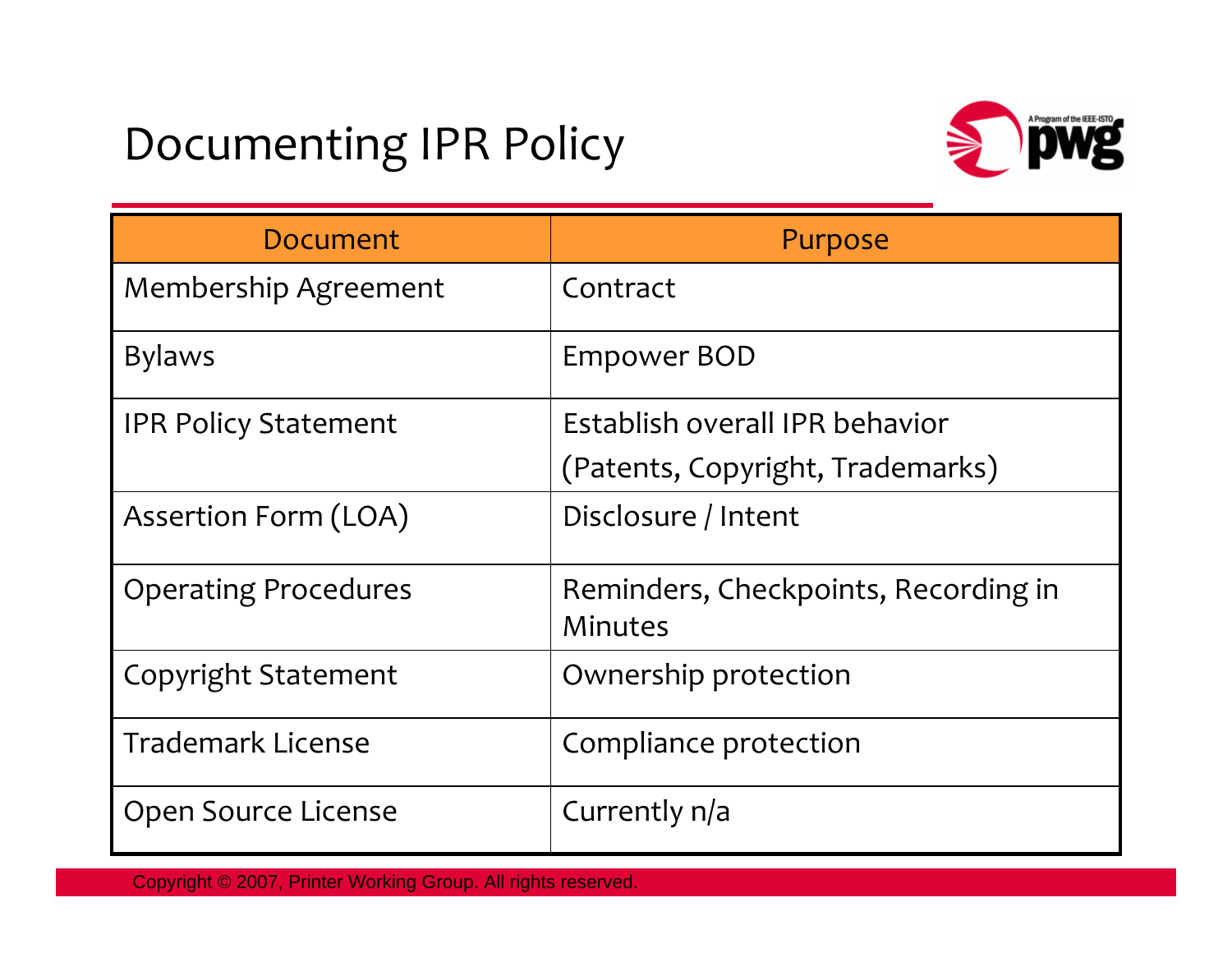

- *"Ex ante"* (Forecast)
	- Up front disclosure of rates, terms, conditions
	- "Not to exceed" promise
- Antitrust
	- Favored licensing terms
- Circumvention through sale or transfer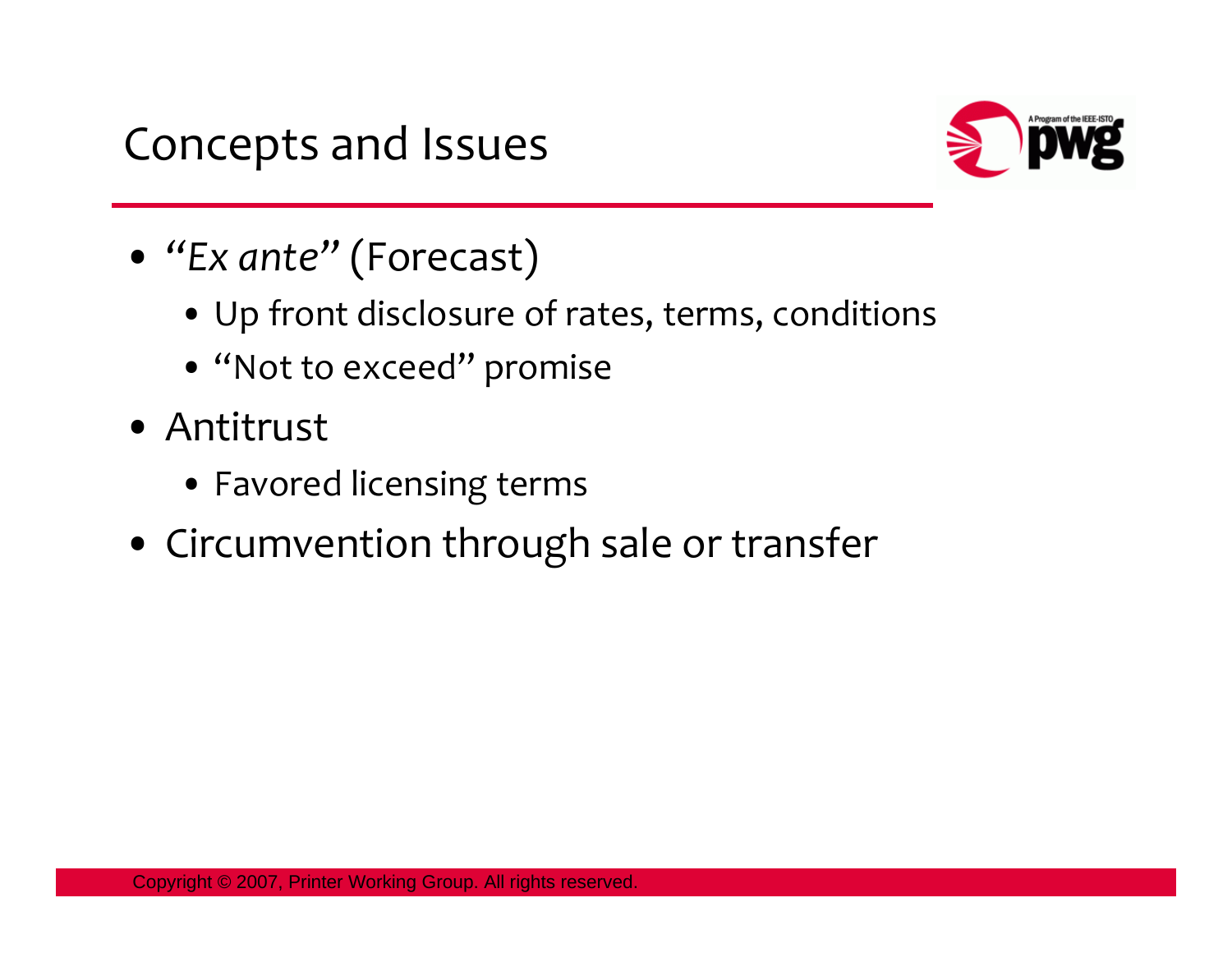## IEEE links



- Instructions for Working Group Chairs
	- <http://standards.ieee.org/board/pat/pat-slideset.ppt>
- Patent Policy
	- <http://standards.ieee.org/guides/bylaws/sect6-7.html>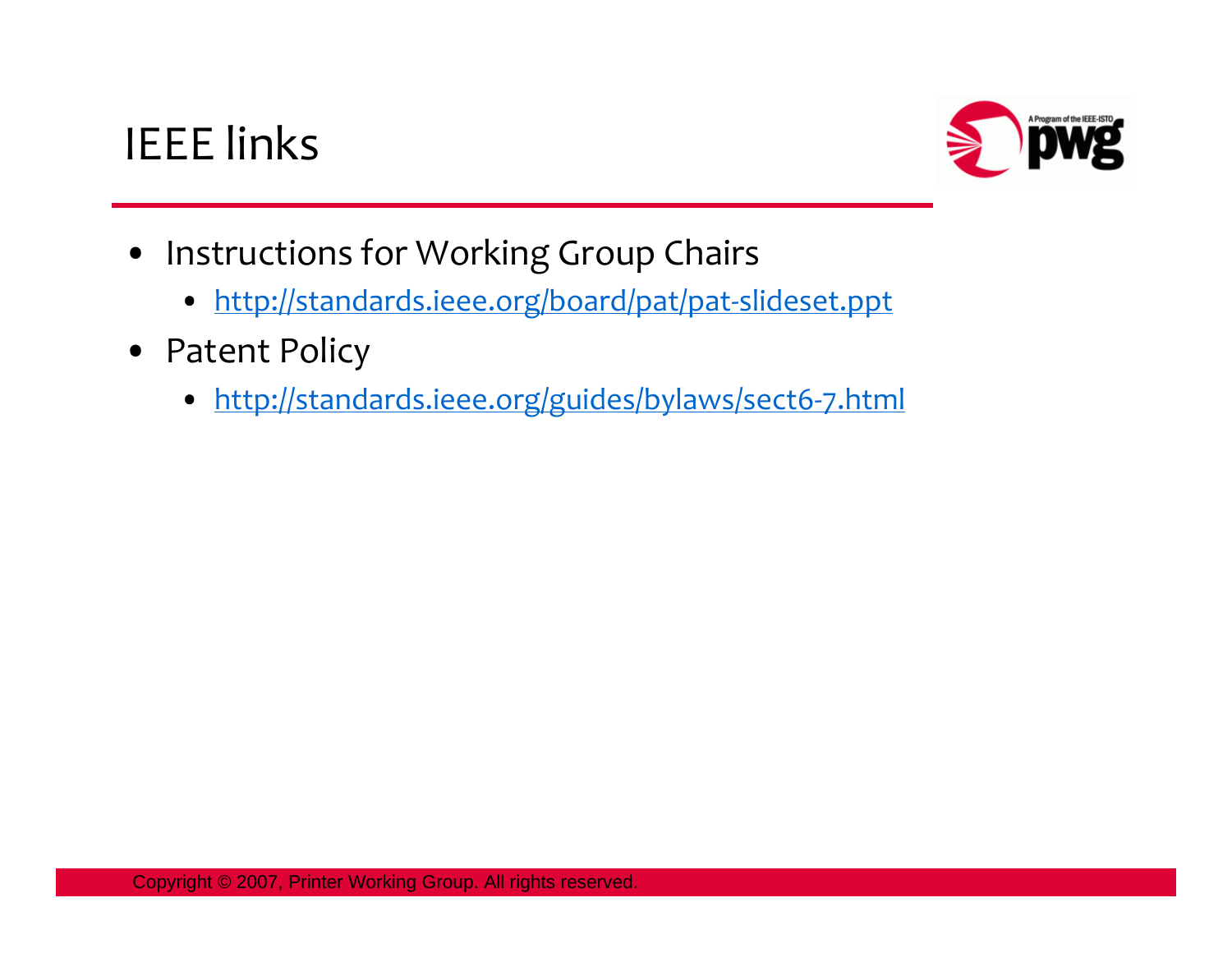Sample Definitions (from IEEE)



#### • Essential Claim

• *"Essential Patent Claim"* shall mean any [Patent Claim](http://standards.ieee.org/guides/bylaws/sect6-7.html#patent-claim) the use of which was necessary to create a compliant implementation of either **mandatory or optional** portions of the normative clauses of the [Proposed] IEEE Standard when, at the time of the [Proposed] IEEE Standard's approval, there was no commercially and technically feasible non-infringing alternative. An Essential Patent Claim does not include any Patent Claim that was essential only for **Enabling Technology** or any claim other than that set forth above even if contained in the same patent as the Essential Patent Claim.

#### • Patent Claim

• *"Patent Claim(s)"* shall mean one or more claims in issued patent(s) or pending patent application(s).

#### • Enabling Technology

• *"Enabling Technology"* shall mean any technology that may be necessary to make or use any product or portion thereof that complies with the [Proposed] IEEE Standard but is neither explicitly required by nor expressly set forth in the [Proposed] IEEE Standard (e.g., semiconductor manufacturing technology, compiler technology, object-oriented technology, basic operating system technology, and the like).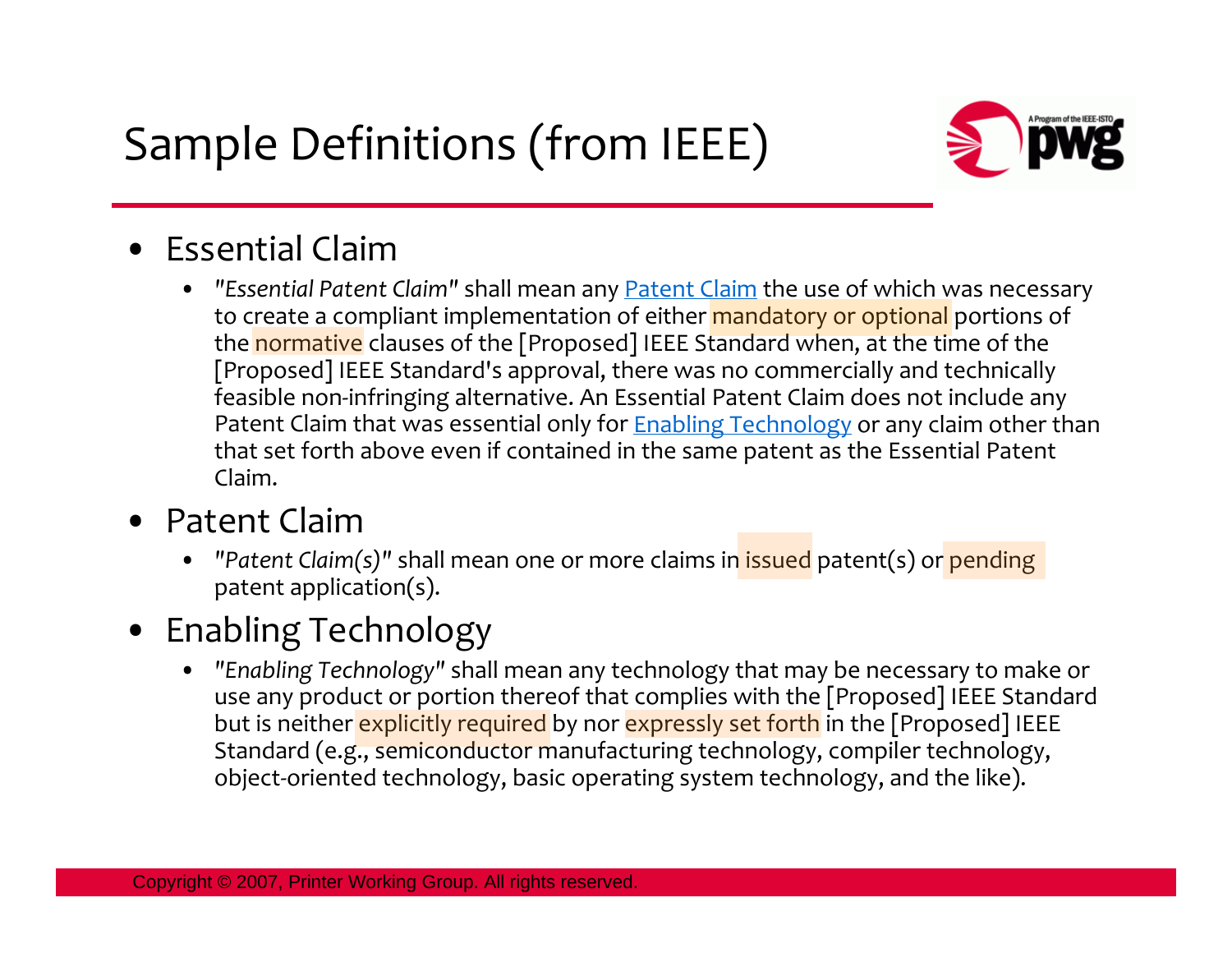

- Who
	- Members of PWG working groups who participate in the development of new specifications
- What
	- Essential claims
		- Filed? / Published? / Issued
- When
	- Member entry?
	- Candidate Standard?
- How
	- Letter of Assurance
- Where
	- LOA Repository